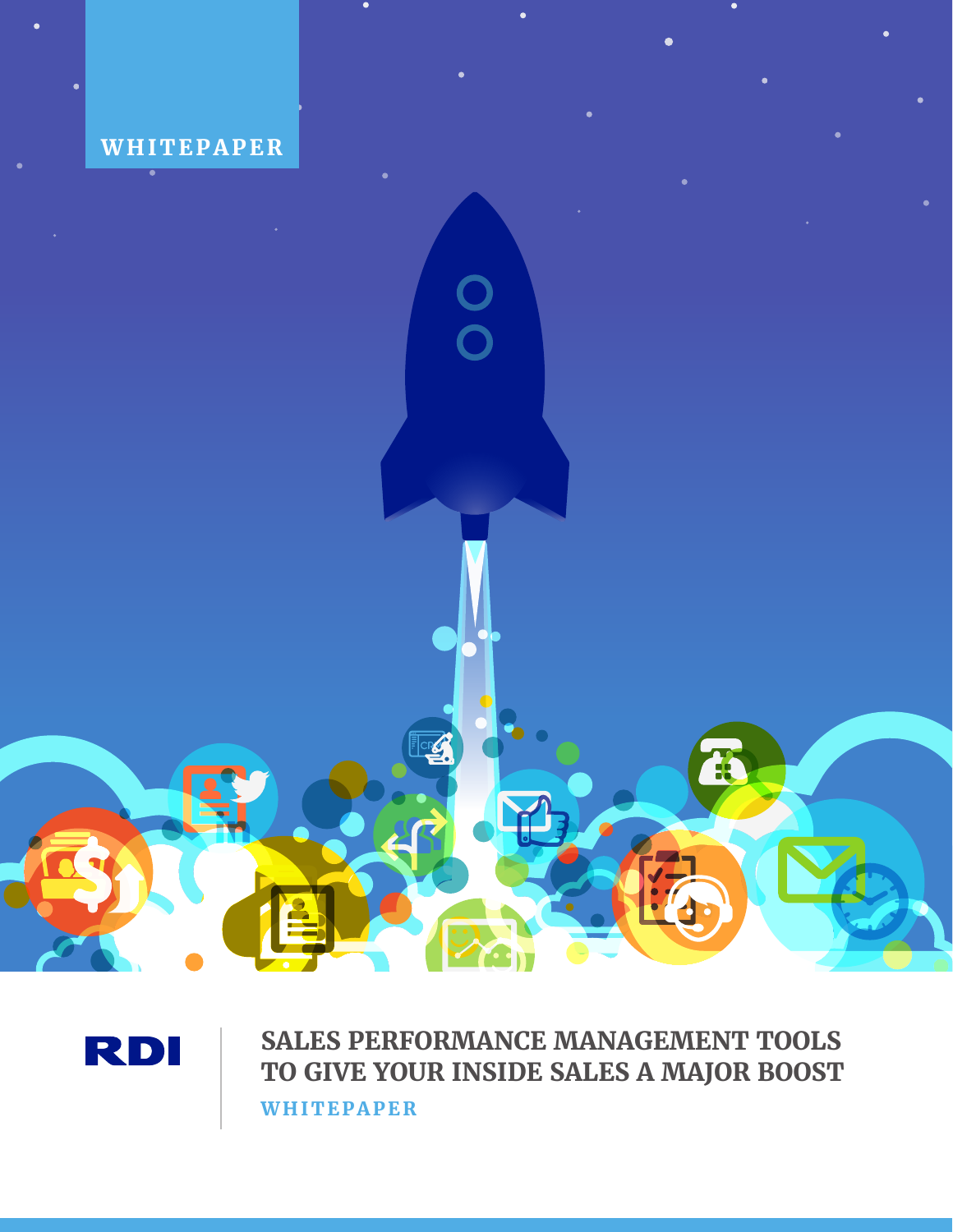*When it comes to* **[managing the performance of your inside sales team](http://blog.rdi-connect.com/the-intersection-of-your-sales-performance-and-the-customer-experience)***, there are a lot of platforms, tools and options at your disposal to facilitate improved productivity and results. But, which ones are really worth your investment and your reps' time? Here we break down the top 10 types of tools that we think are valuable for inside sales teams in 2016.*

...................................................................................................................................................................................................................................................

...................................................................................................................................................................................................................................................

# **SALES PERFORMANCE MANAGEMENT TOOLS TO GIVE YOUR INSIDE SALES A MAJOR BOOST**

Sales industry **[software vendor VanillaSoft](http://www.vanillasoft.com/resources/white-papers/essential-productivity-tools-for-inside-sales-teams)** reports that a software-based platform can help today's inside sales teams in the following key ways: A platform "simplifies how inside sales teams work and collaborate [and] makes it easier for sales managers to set goals and objectives consistent with future growth." Help your inside sales team navigate the market and improve their productivity with these great tools for success.

...................................................................................................................................................................................................................................................

*1. CRM (customer relationship management)*  **platform.** You likely already have one of these in place to help your inside sales team track and manage their daily activities, but it [may be time to reassess the specific CRM your company uses.](http://www.insidesales.com/insider/inside-sales-best-practices/6-sales-tools-to-increase-productivity/) **Mary Kremer of InsideSales** points out the importance of finding just the right CRM for your company and industry: "…finding a CRM that works with your business model is the first step to increasing your productivity and sales." Don't settle for a CRM that "just about" meets your needs — it's worth spending the time to research all of the vendors out there to find the best fit for you.

2. Mobile app CRM. If your sales reps call upon prospects out in the field, it's important that they are able to immediately track and report back on their meetings — so they don't forget to capture key data and management can always maintain a clear picture of how sales are progressing. If this sounds like something that could be beneficial for your company, consider choosing a CRM that has a mobile app component. Simply install the app onto the smartphone or tablet of your reps, make sure you provide some training on using it and your reps will be better equipped straightaway to report on sales meetings.





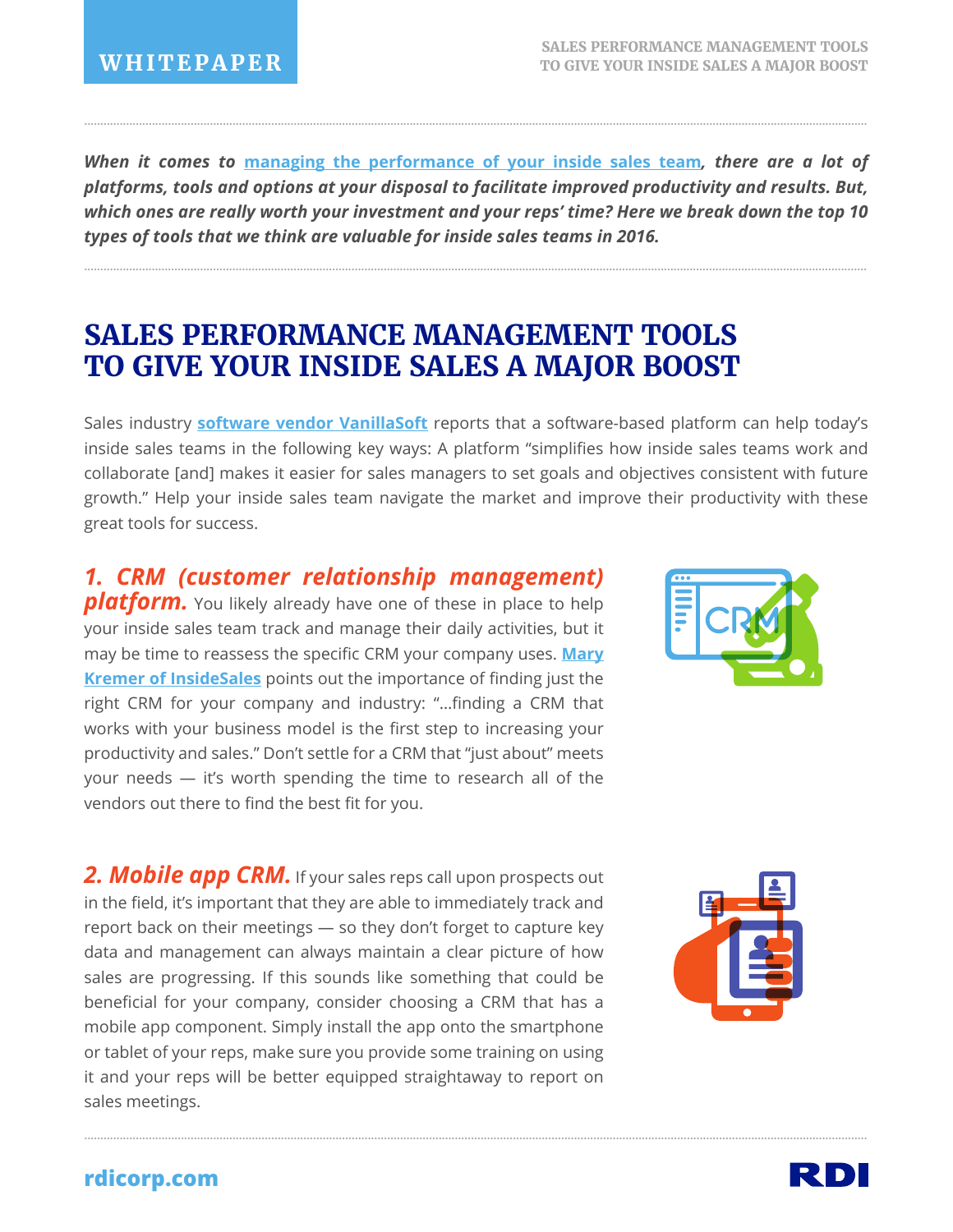**3. Fresh contact lists.** If your company is looking to grow its revenue, having a continual stream of new contacts is critical. If your **[internal or third party contact center sales teams](http://blog.rdi-connect.com/best-practices-for-managing-the-sales-performance-of-contact-centers)** don't have the resources to be continuously generating new contacts, consider partnering with a contact list service that provides names and contact information for you. But, as always, remember a smaller amount of promising leads from your target market are much more valuable that dozens of so-so prospects.

...................................................................................................................................................................................................................................................

**4. Standard email templates.** Making sure your inside sales team is using a standard email template is important for brand messaging and consistency — but making sure that email hits your target with some pizazz is even more important. Don't run the risk of becoming just another piece of junk mail in prospects' inboxes. Instead, work with your sales, marketing and support teams to **craft [various email templates that will really hit home with your](http://blog.rdi-connect.com/how-to-develop-a-sales-follow-up-strategy-thats-effective-and-scalable)  leads.**

**5. Automated contact routing.** It's easy — and probably natural — for your salespeople to want to spend the most time calling clients and prospects with whom they already have a good rapport. But, doing so can result in missing out on capturing the attention of other promising leads. Instead of calling the next easiest prospect, **[writes VanillaSoft](http://www.vanillasoft.com/resources/white-papers/essential-productivity-tools-for-inside-sales-teams)**, "Your salespeople will automatically work on the next-best lead — the lead your company has defined as the all- important priority at a particular time." So, you'll maintain greater control over the specific prospects that your team is calling each day.

**6. Screen sharing.** As **[Kremer of InsideSales writes](http://www.insidesales.com/insider/inside-sales-best-practices/6-sales-tools-to-increase-productivity/)**, "If you want to sell your product, you've got to be able to do remote demos." Screen sharing tools are cheap (sometimes even free) and easy-to-use these days, so your inside sales teams have no excuse for not being able to preview your products to prospects in real-time while on a sales call. Just as with in-person meetings, your sales reps should practice providing a demo over the phone to make sure the process is smooth and impactful for all involved.

...................................................................................................................................................................................................................................................









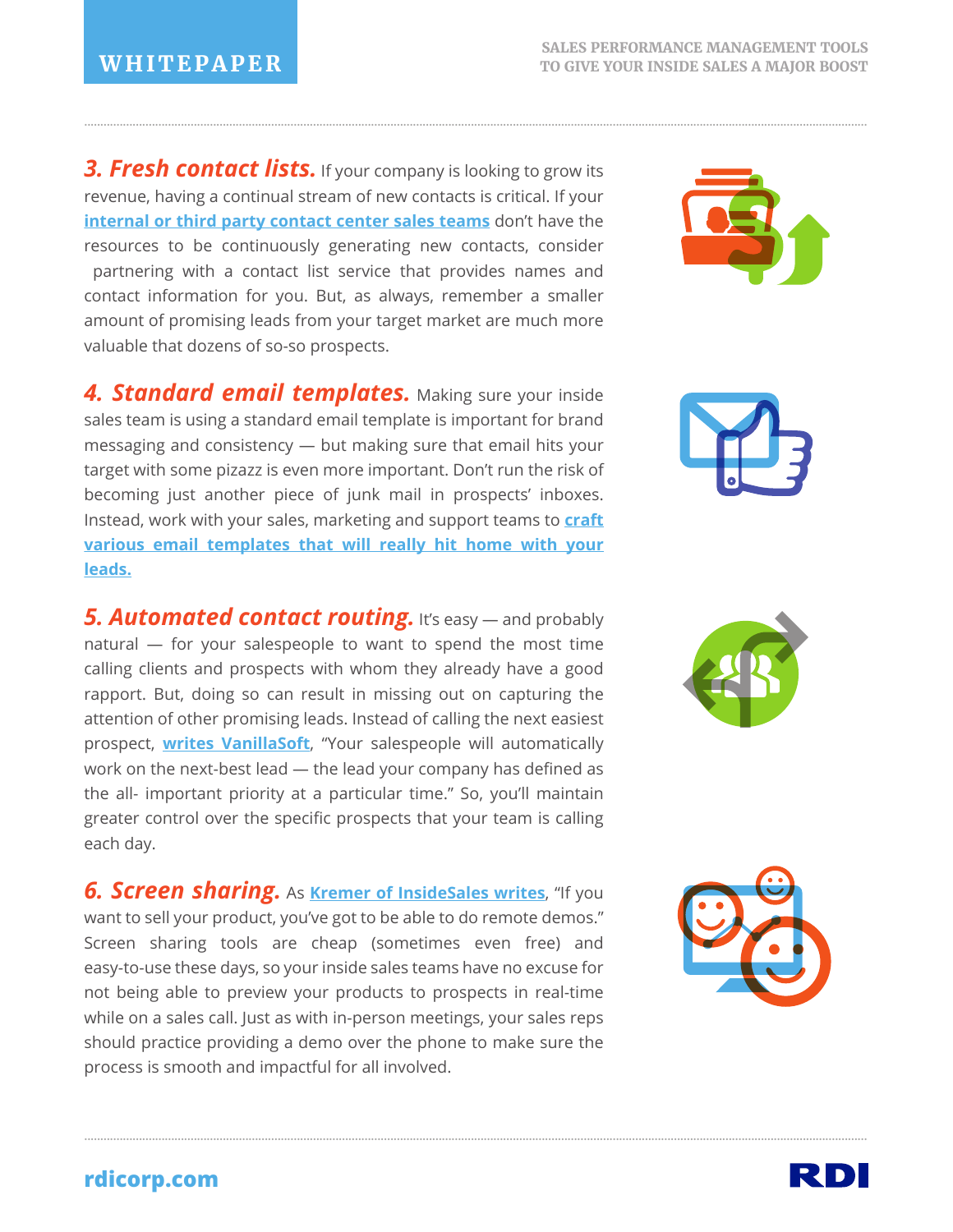7. Preview dialing. This method of automated calling is helpful so your sales team can "preview" the next call they'll be [making, so they can be fully prepared for the contact.](http://www.vanillasoft.com/resources/white-papers/essential-productivity-tools-for-inside-sales-teams) **VanillaSoft explains how this works:** "Consider this a stage-gate process where your dialing platform takes your company's long sales cycle times into consideration by feeding your salespeople with essential data and notes from that last call." Your sales team will be more confident going into the call since they have all the data they need to have an informed conversation, and your prospects will be happy that their time wasn't wasted.

...................................................................................................................................................................................................................................................

**8. Progressive dialing.** When your inside sales team has a long list of calls to make and they don't necessarily need a lot of details about each prospect on that list, using a progressive dialing tool might be your best bet. The list of prospects on a progressive dialing list aren't "cold calls," though. **[VanillaSoft points out](http://www.vanillasoft.com/resources/white-papers/essential-productivity-tools-for-inside-sales-teams)**: "Qualified leads have been preselected."

**9. Email scheduling.** You probably already know that email is a great way for your inside sales team to reach and impact prospects. But, did you ever consider that the time of day makes a big difference as to whether or not that email will ever be read and considered by the prospect? It's true. You can use an email tracking software to get a handle on when the most sales emails are being read by your prospects, and then install an email scheduling plug-in to automatically send out your reps' sales emails during those timeframes.

*10. Social media email plug-in.* While this may not be appropriate for all business types, a social media email plug-in provides your sales reps with a meaningful glimpse into the full online life of an email contact. **[Allison Tetreault of AG Saleswork](http://www.agsalesworks.com/Blog-Sales-Prospecting-Perspectives/bid/107999/6-Email-Prospecting-Tools-Every-Inside-Sales-Rep-Should-Be-Using)** explains that the plug-in "gives a quick overview of your email recipients and prospects — including their picture, email, location, job title, and social networks, as well as any previous email interactions you've had with them." This information displays in the sidebar of the email platform, so it doesn't interfere with the rep's workflow. Consider a social media email plug-in for your reps if an ultra-personalized approach is key to your sales process.

...................................................................................................................................................................................................................................................









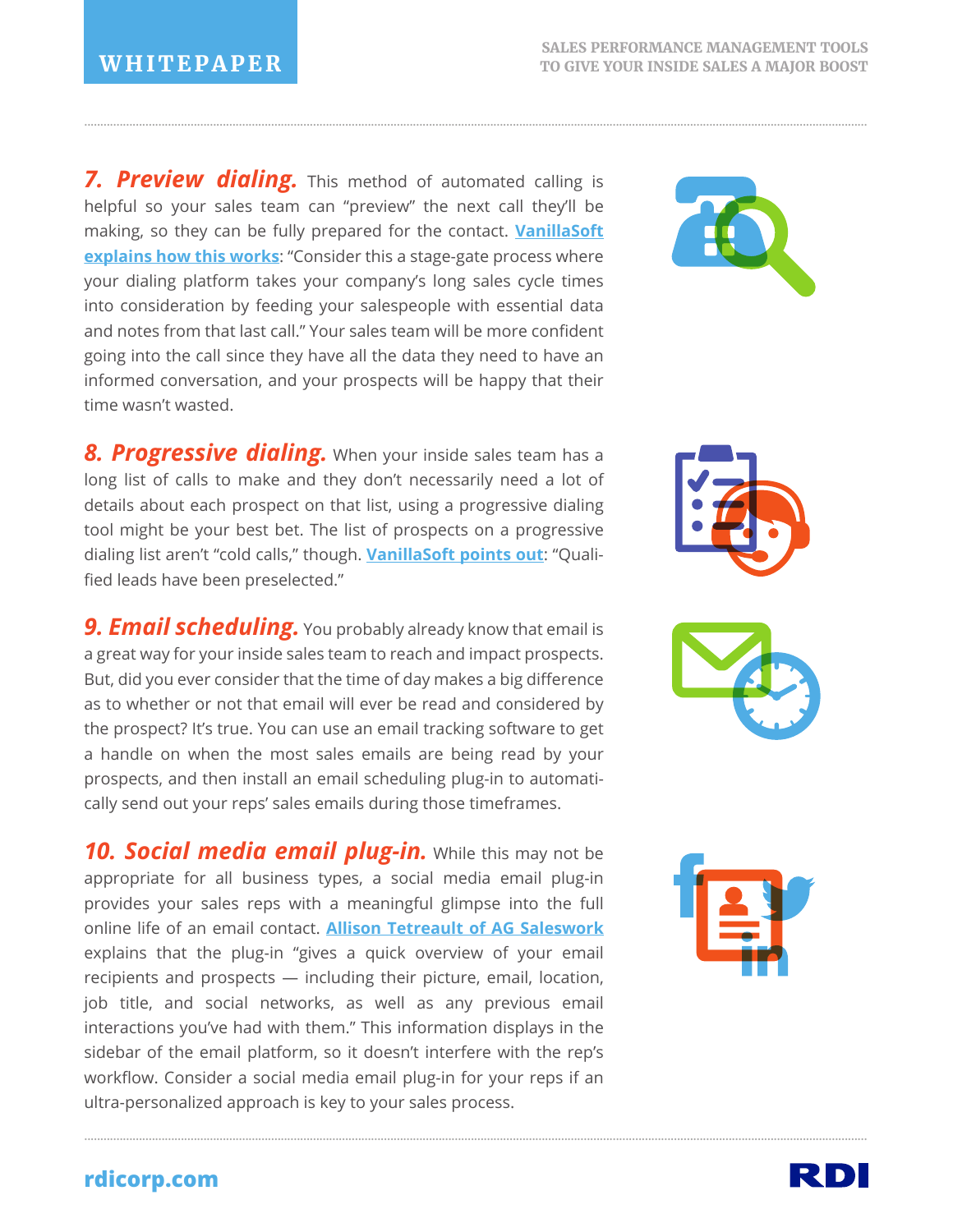## **Sales Tools Provide a Boost to Management, Too**

The inside sales tools we've discussed above aren't just great to enable your sales teams to do their jobs more effectively and efficiently — many of them are also excellent at helping leaders better manage their reps. Inside sales software goes a long way in enabling managers to keep a better handle on what their teams are doing at all times, **[VanillaSoft points out](http://www.vanillasoft.com/resources/white-papers/essential-productivity-tools-for-inside-sales-teams)**: "Managers must manage the sales team's activities, provide timely guidance, and ensure that the company's value proposition is properly conveyed." Invest in tools that help your sales team deliver a better customer experience at each and every point of contact, whether that's email, phone or in-person. When your inside sales reps are confident that they have the tools to succeed in selling your products and services, the stars are the limit for your continued sales growth.



**rdicorp.com**

**rdicorp.com**

...................................................................................................................................................................................................................................................

...................................................................................................................................................................................................................................................